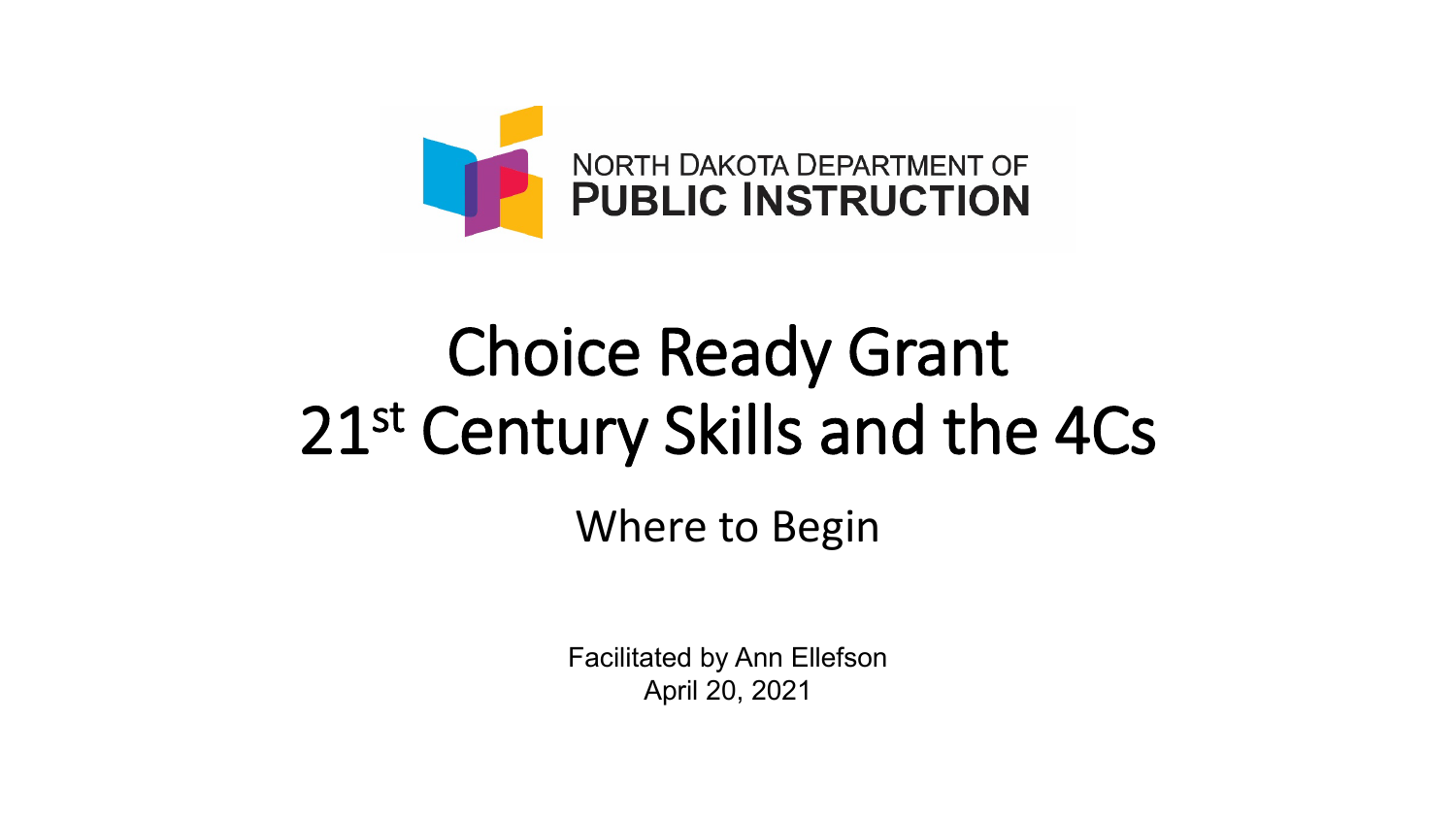

# **TEAMS** Etiquette

- 1. Enter your NAME and ROLE into the chat feature, so we know who is joining us today.
- 2. Feel free to utilize chat or unmute yourself at any time.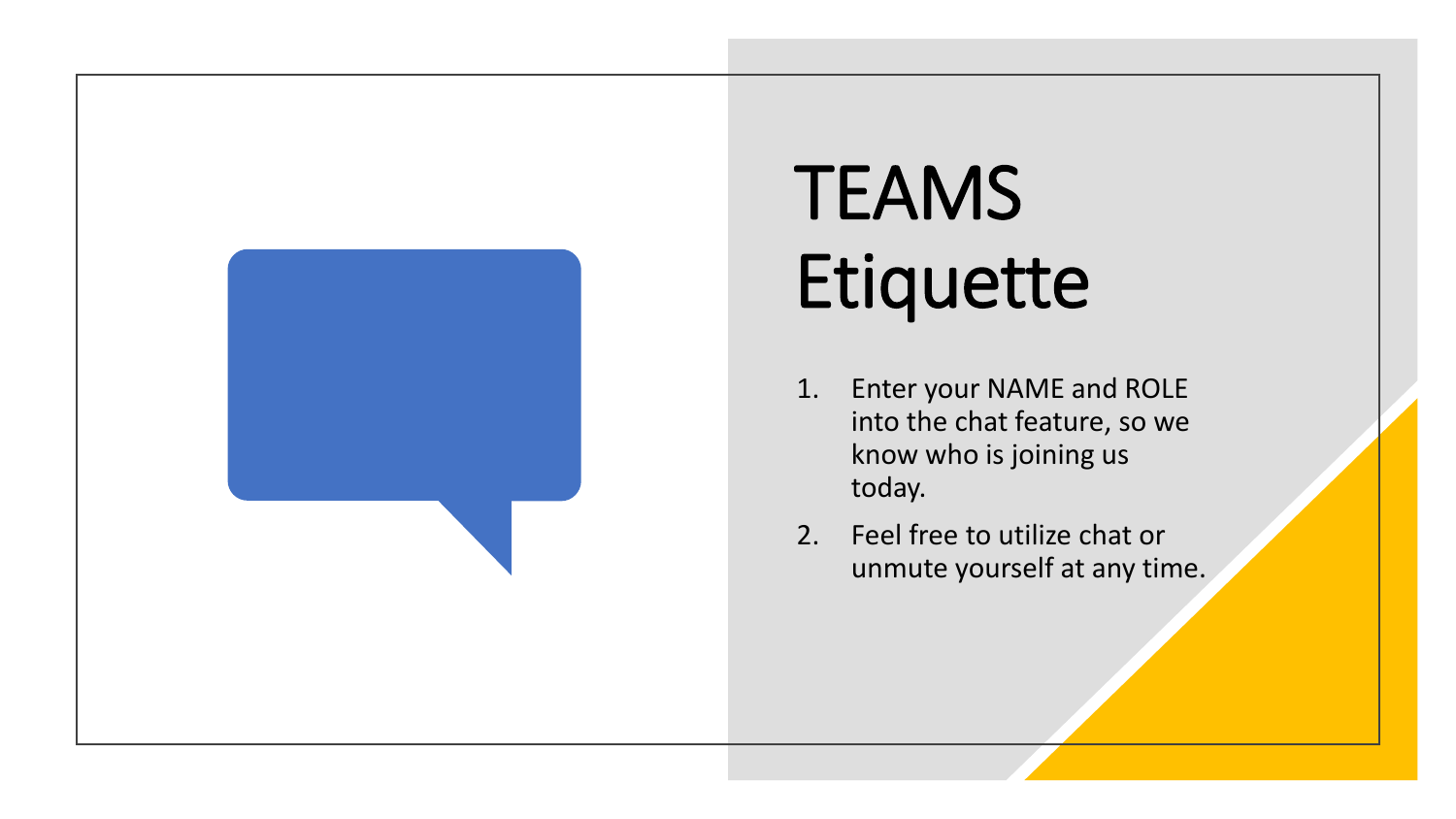# What are 21st Century Skills?



### Locally decided



Aligned to district vision mission



Profile of a Graduate



Often referred to as the 4Cs or Essential Skills



Element of Choice Ready Framework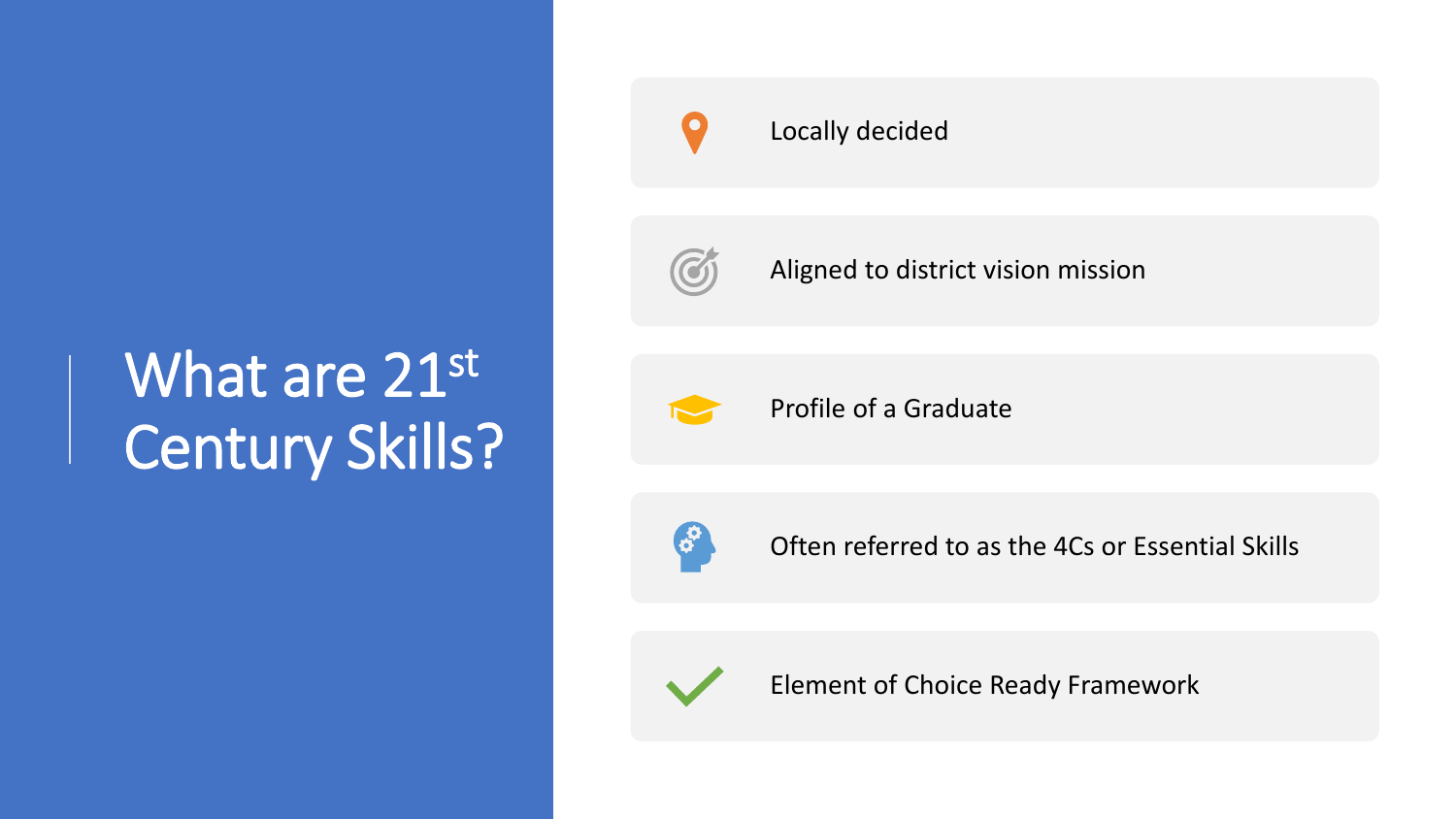## 21<sup>st</sup> Century Skills Assessment

### Assessment of 21st Century Skills is a lens through which to view content knowledge

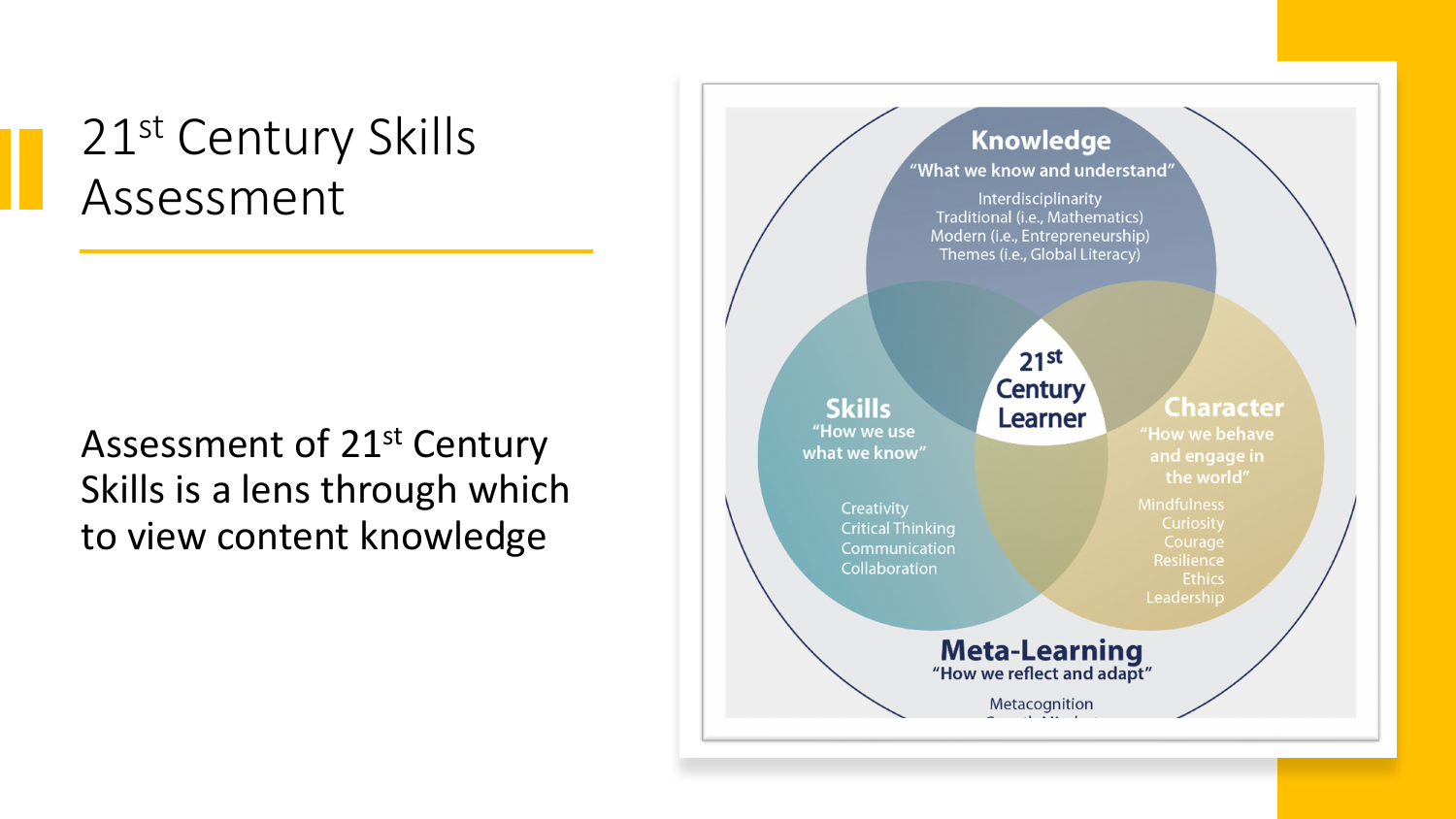# Assessment **Strategies**

- Rubrics
- Checklists
- Student contracts
- Self reflection/ assessment
- Peer review
- Observations
- Logs
- Concepts maps
- Journals
- Questioning
- Conferences
- Portfolio review
- Capstone
- Anecdotal records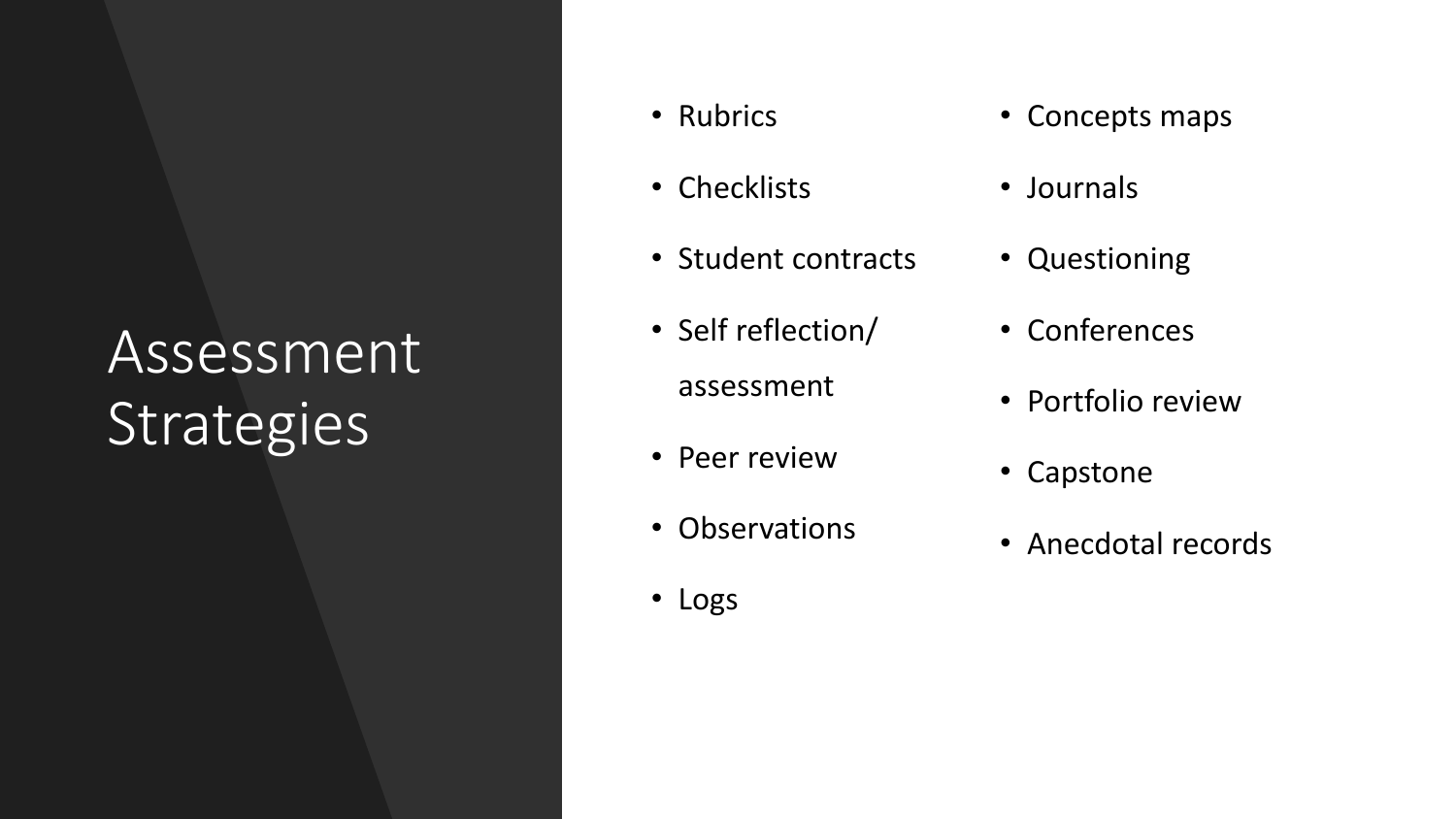Choice Ready Grant Information

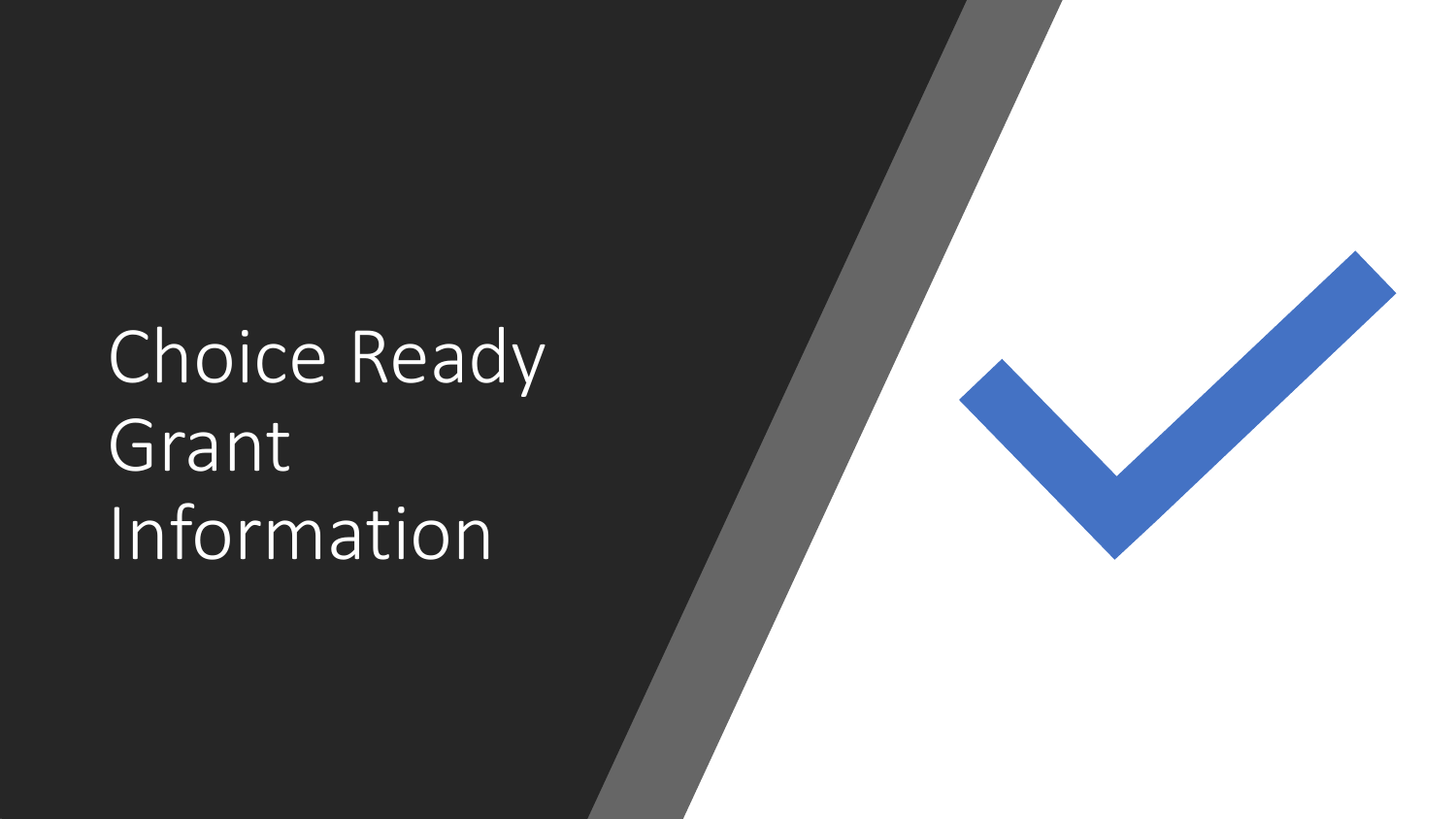# Purpose and **Eligibility**

### Purpose

- Build up the Choice Ready assessment
- Enable more students to graduate Choice Ready

### Who can apply

- High School Principals
- CTE Administrators
- Special Education Directors

Competitive Award Amount

• Up to \$20,000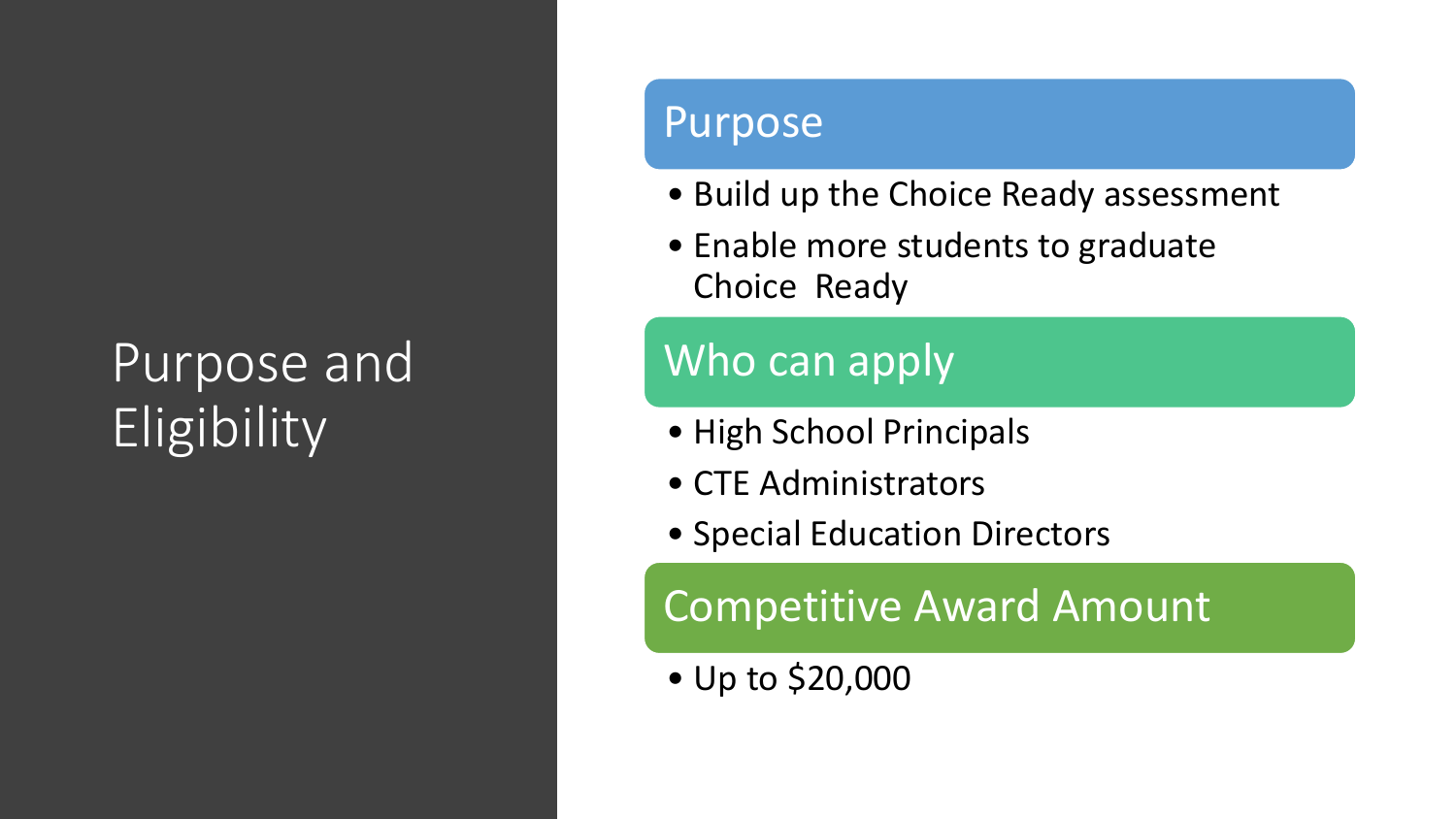# Timelines

- Grant application DUE:
	- May 12, 2021
- Window to spend funds
	- May 25, 2021 through August 31, 2022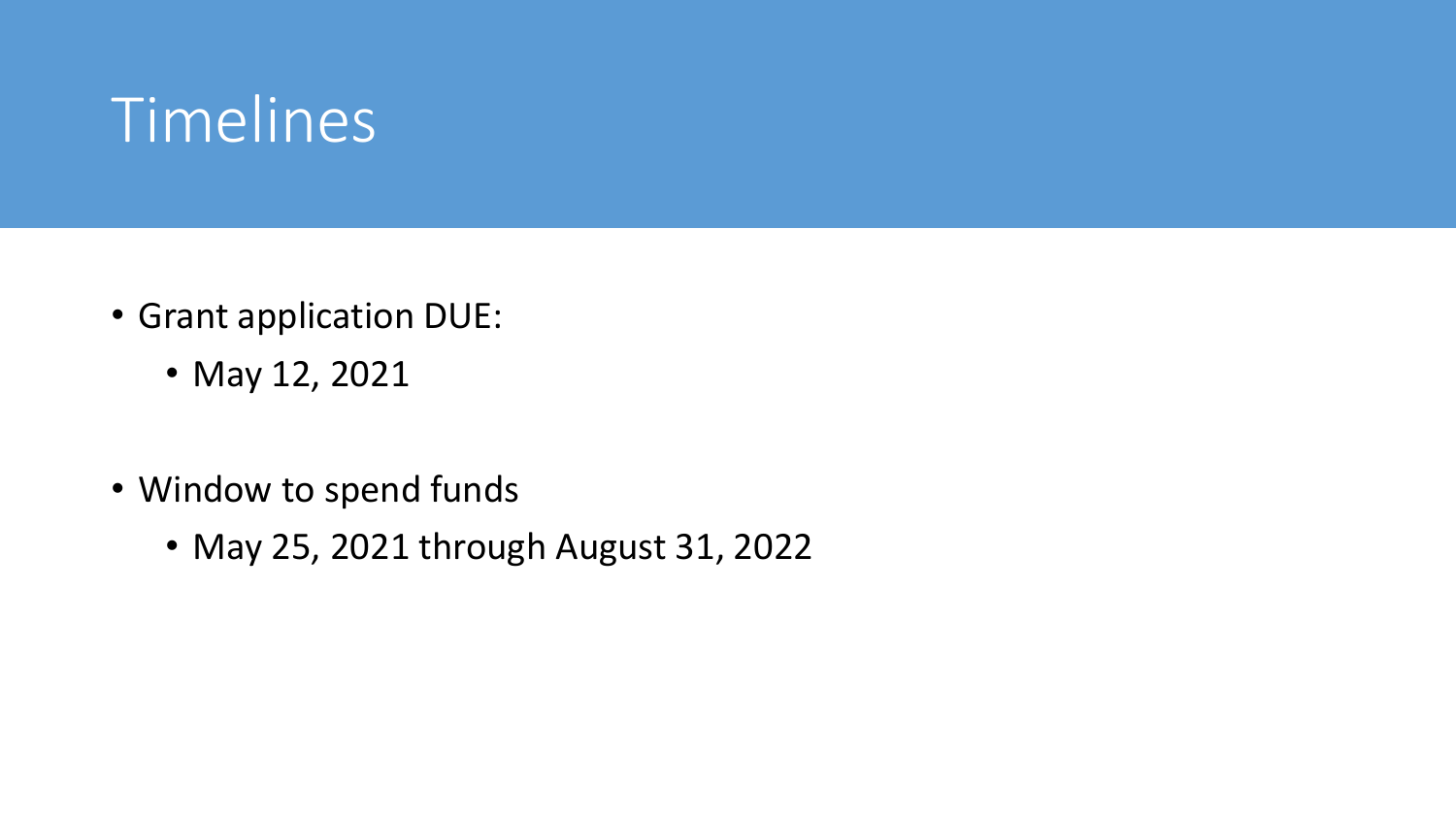# Allowable Activities

Proposed activities that are designed to strengthen our Choice Ready assessment and/or allow more students to graduate Choice Ready are allowable.

These would include activities aligned to the following components outlined in our Choice Ready Framework:

- Essential Skills
- Post-Secondary Ready
- Work Force Ready
- Military Ready
- Life Skills Ready (within Alternate Choice Ready chart)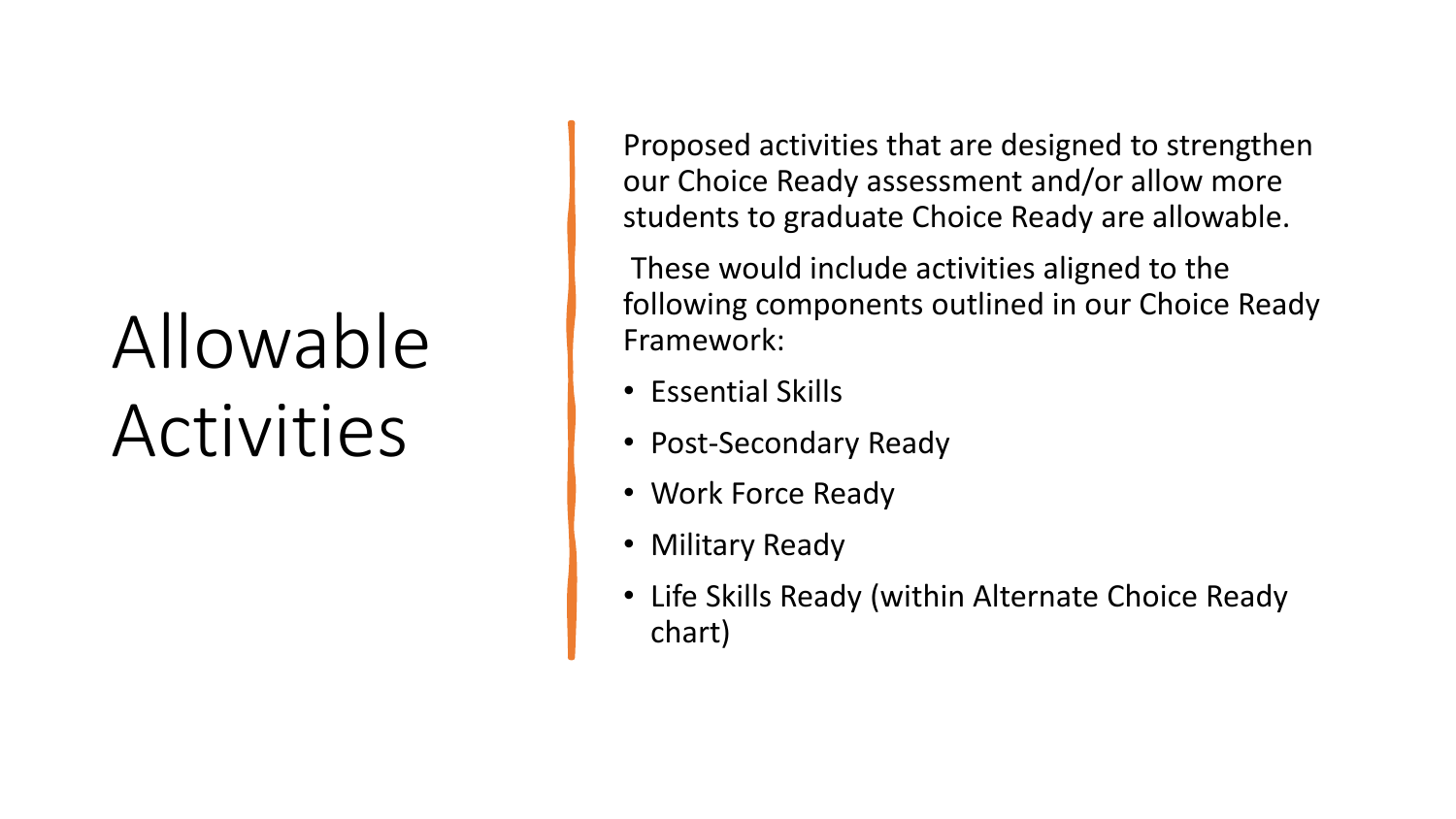

### NORTH DAKOTA CHOICE READY

The North Dakota CHOICE READY framework is a tool to assist educators to ensure all students successfully depart high school possessing the ESSENTIAL SKILLS necessary to be ready for life. The journey begins by ensuring students leave having the ESSENTIAL SKILLS to be successful for whichever path they choose. Students shall then strive to be POST-SECONDARY READY, WORFORCE READY, and/or MILITARY READY.



Earn a North Dakota high school diploma

Complete a 9-week Career Education Course/Individual Counseling (15.1-21-18), Financial Literacy (15.1-21-21), and pass ND Civics Test (15.1-21-27) and four or more additional indicators:

**El recnnical Assessment / Industry Credential** 

Work-based Learning Experience (Perkins V) (40 hrs.)

CLEM/CREAM (Eng./Math) Course (70% or greater) NDSA (Reading/Math) Level 3 or greater or (ACT for

Accountability: English 19/Mathematics 22)

Workplace Learning Experience (40 hrs.)



### **ESSENTIAL SKILLS**

Earn a North Dakota high school diploma

Complete a 9-week Career Education Course/Individual Counseling (15.1-21-18), Financial Literacy (15.1-21-21), and pass ND Civics Test (15.1-21-27) and four or more additional indicators:

- 25 hours of Community Service
- 95% Attendance (not counting school related absences)
- Career Exploration Experience
- Two or more years in organized Co-Curricular Activities
- Successfully complete a Capstone Project Successfully complete an on-line learning course

**The property of School Care and** 

Demonstrate competency in 21st Century Skills

#### ACT Science-23

#### or Two or more additional indicators:

- Advanced Placement Course (A, B or C) (1, 2, or 3)
- Dual Credit Course (English or Math) (A, B or C) or (1, 2, or 3)
- $\blacksquare$  Algebra II (A, B or C) or (1, 2, or 3)
- Advanced Placement Exam (3+)
- International Baccalaureate Exam (4+)
- 3.0 GPA in core course requirement for NDUS admission
- CLEM/CREAM (Eng./Math) Course (70% or greater)

Complete two or more additional indicators from the Post-Secondary or Workforce options.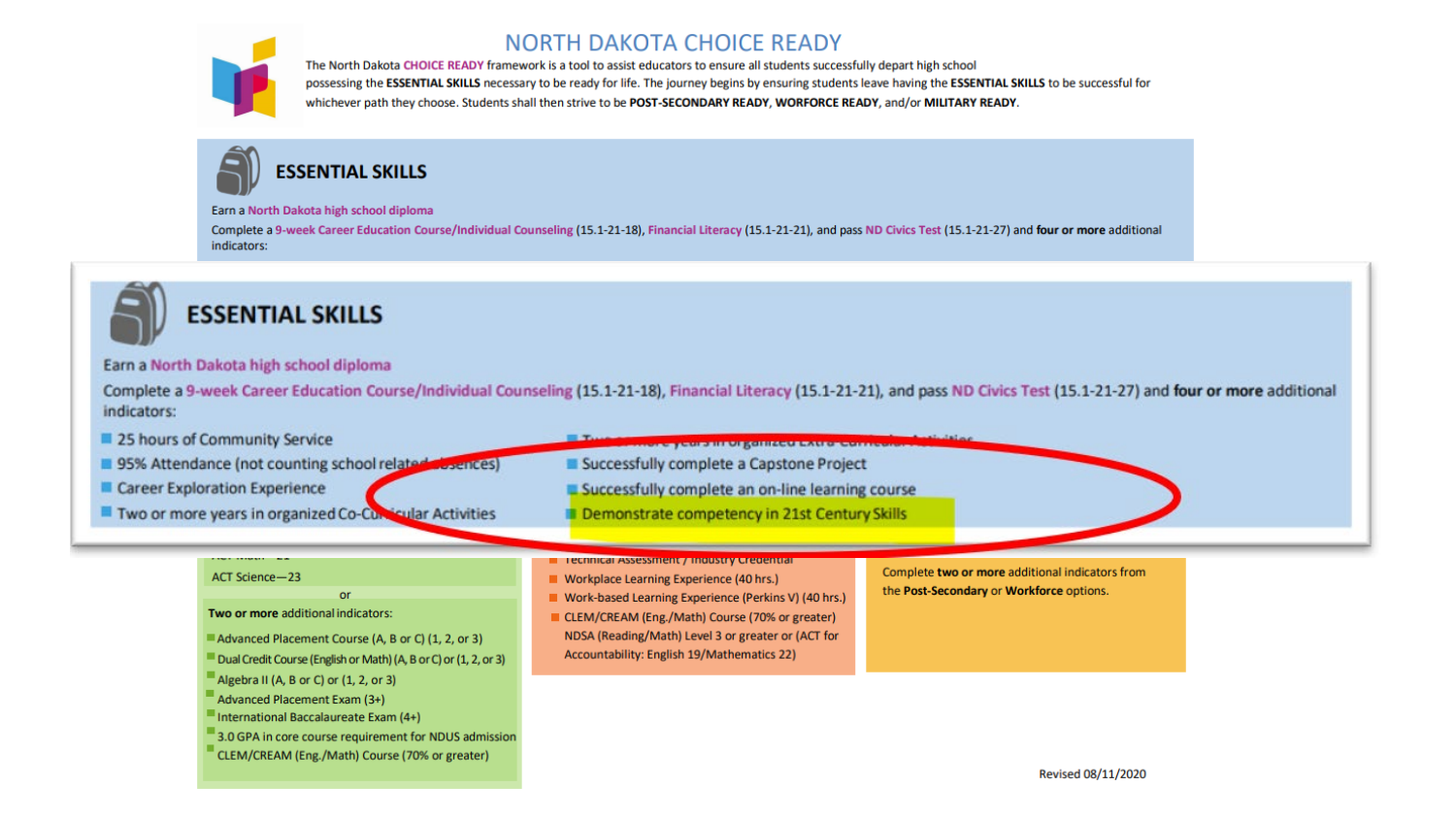# 21st Century Skills Sample Grant Activities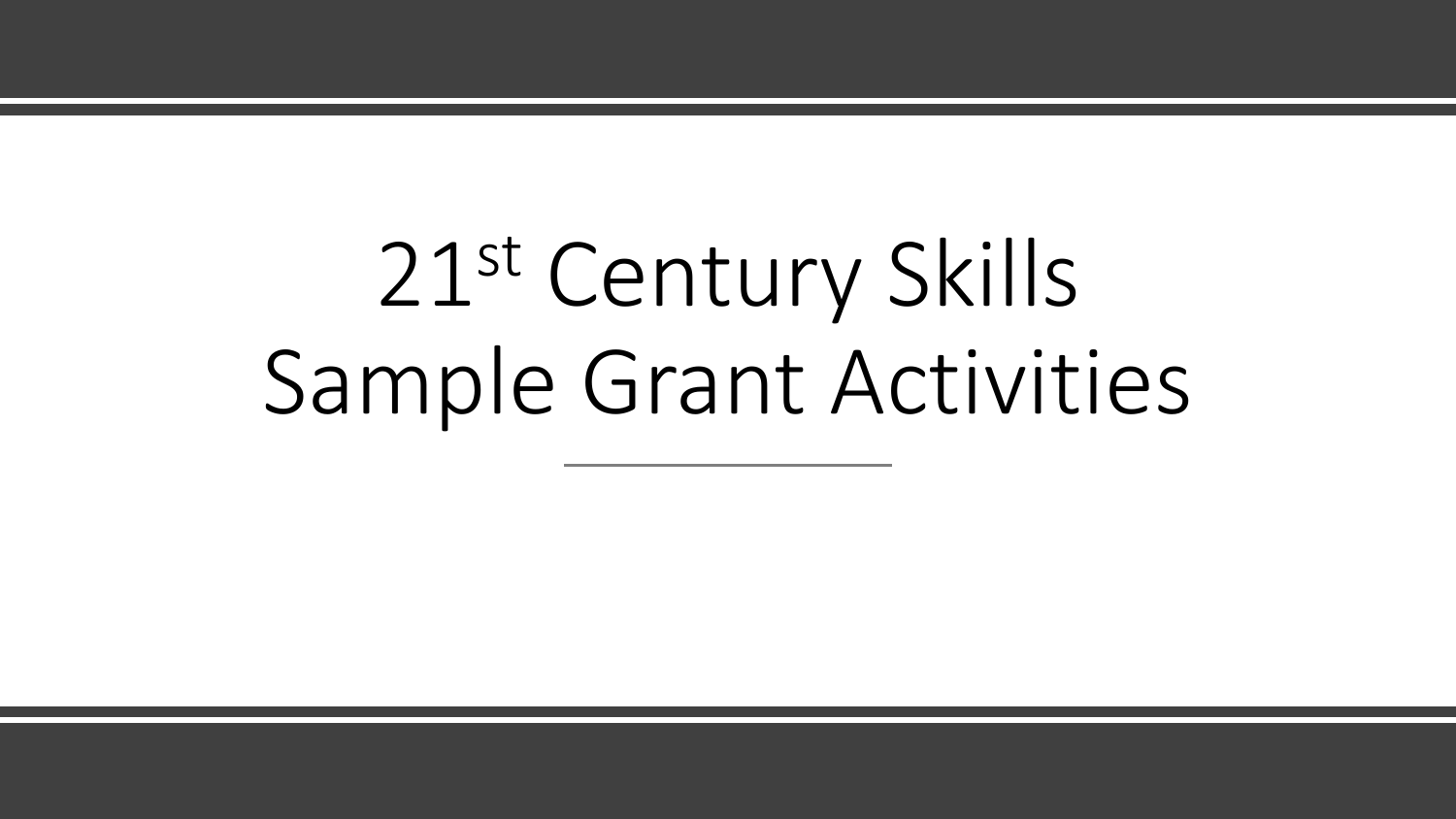# Idea Generation:

*Staff Learning*

### **Ideas**

- Book Study Assessing 21st Century Skills
- ND CTE Career Ready Practices – Putting Skills into Practice

### **Use of Funds**

- Staffing/stipends for out of school time learning and preparation
- Supplies and materials for staff learning
- Contracts with CTE to staff learning of Career Ready Practices and how to implement outside CTE environment

https://www.cte.nd.gov/educators/career-ready-practices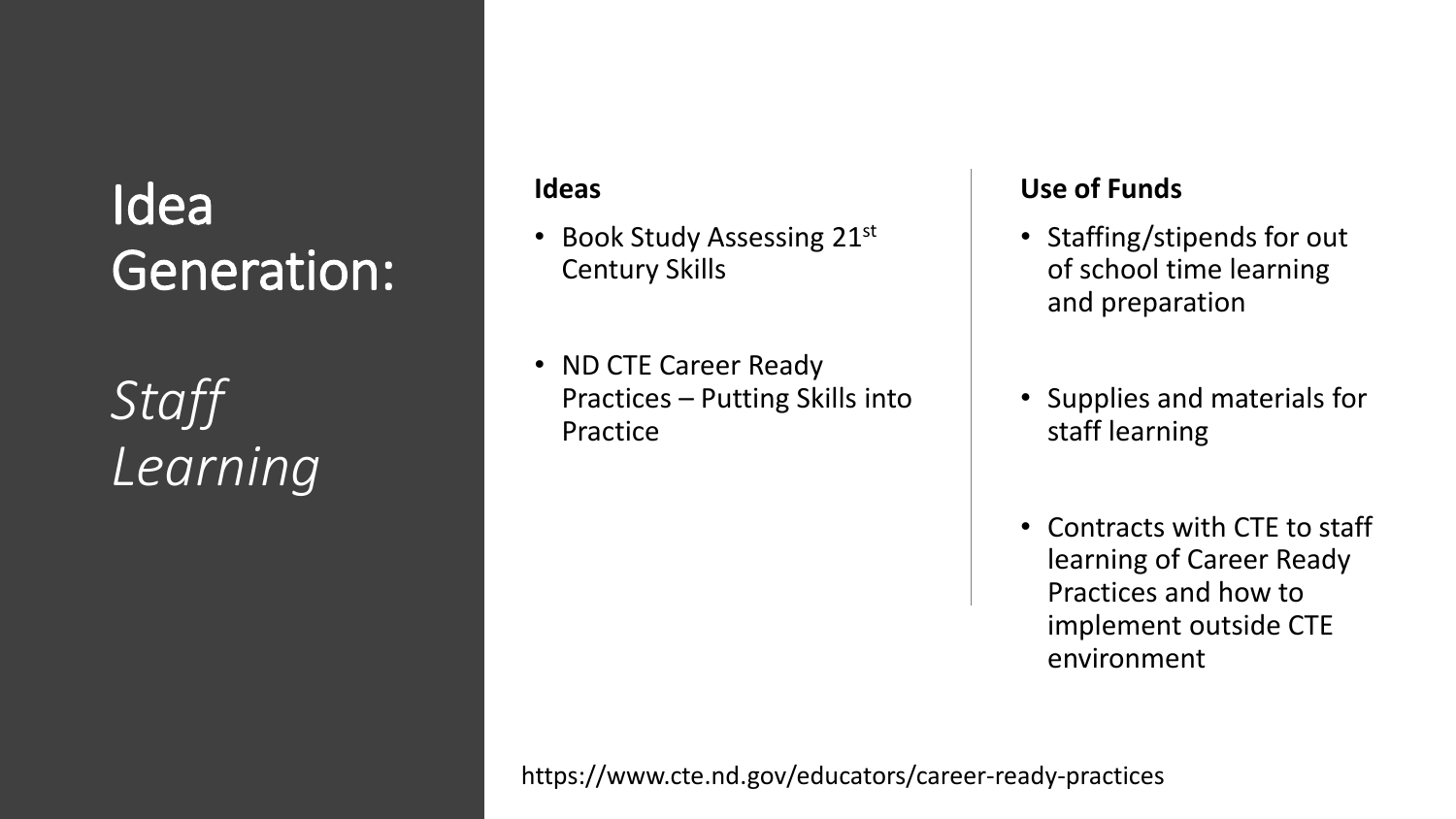## Idea Generation:

# *School Calibration*

### **Ideas**

- Define what 21<sup>st</sup> Century Skills means for your school
- Build implementation rubrics (not content specific – but cross cutting skills)
- Gather student insight to define ways they demonstrate 21<sup>st</sup> Century **Skills**

### **Use of Funds**

- Staffing/stipends for out of school time preparation and work
- Contracts with partners to facilitate/support the work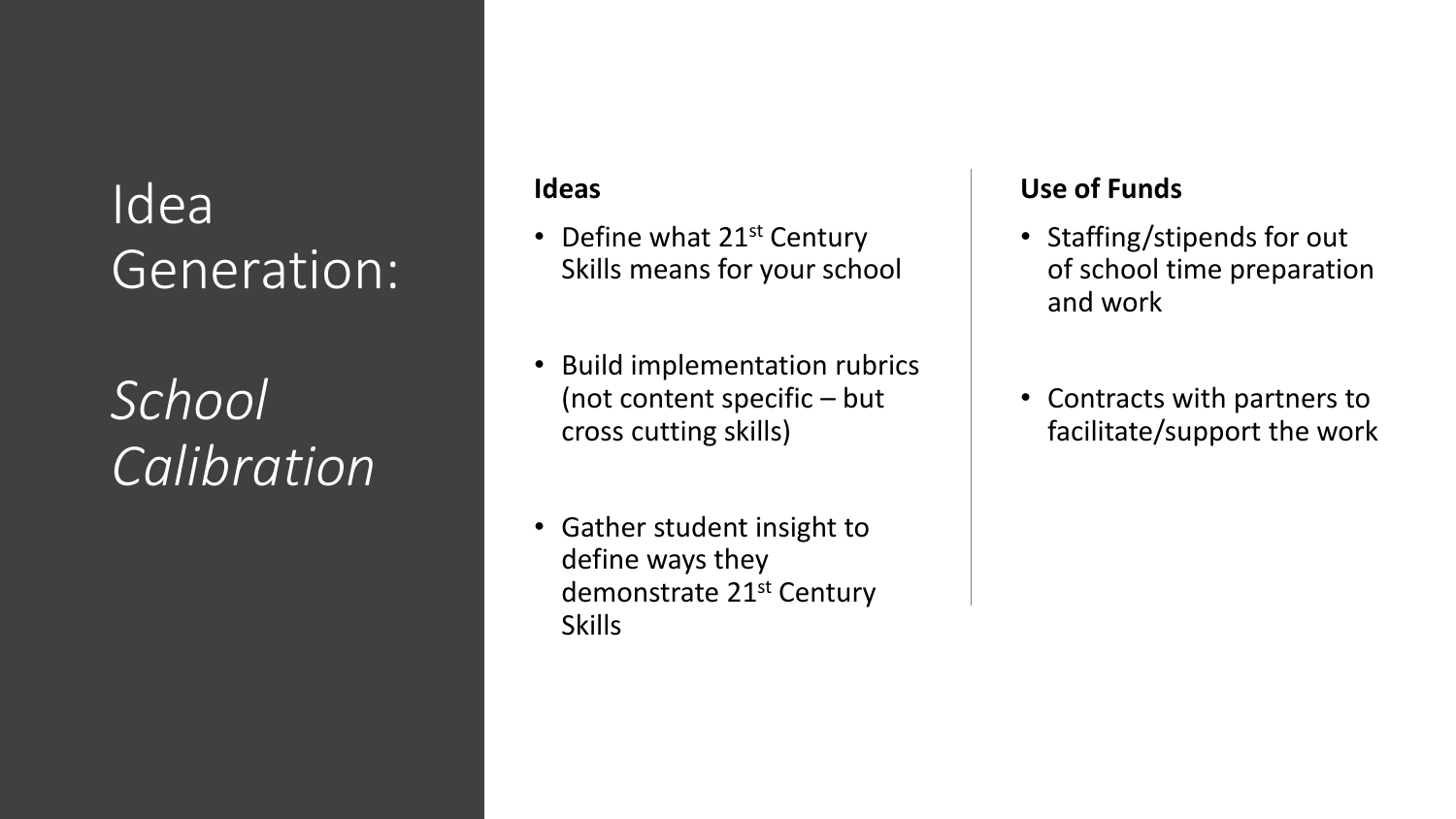## Idea Generation:

# *School Frameworks*

### **Ideas**

- Define student capstone framework and expectations
- Define Portrait of a Graduate/Profile of a Learner
- Define 4Cs for the school

### **Use of Funds**

- Staffing/stipends for out of school time preparation
- Sharing the capstone experience – book, keepsake, website
- Contracts with partners to support the work
- Alignment between 21st Century Skills and school practices